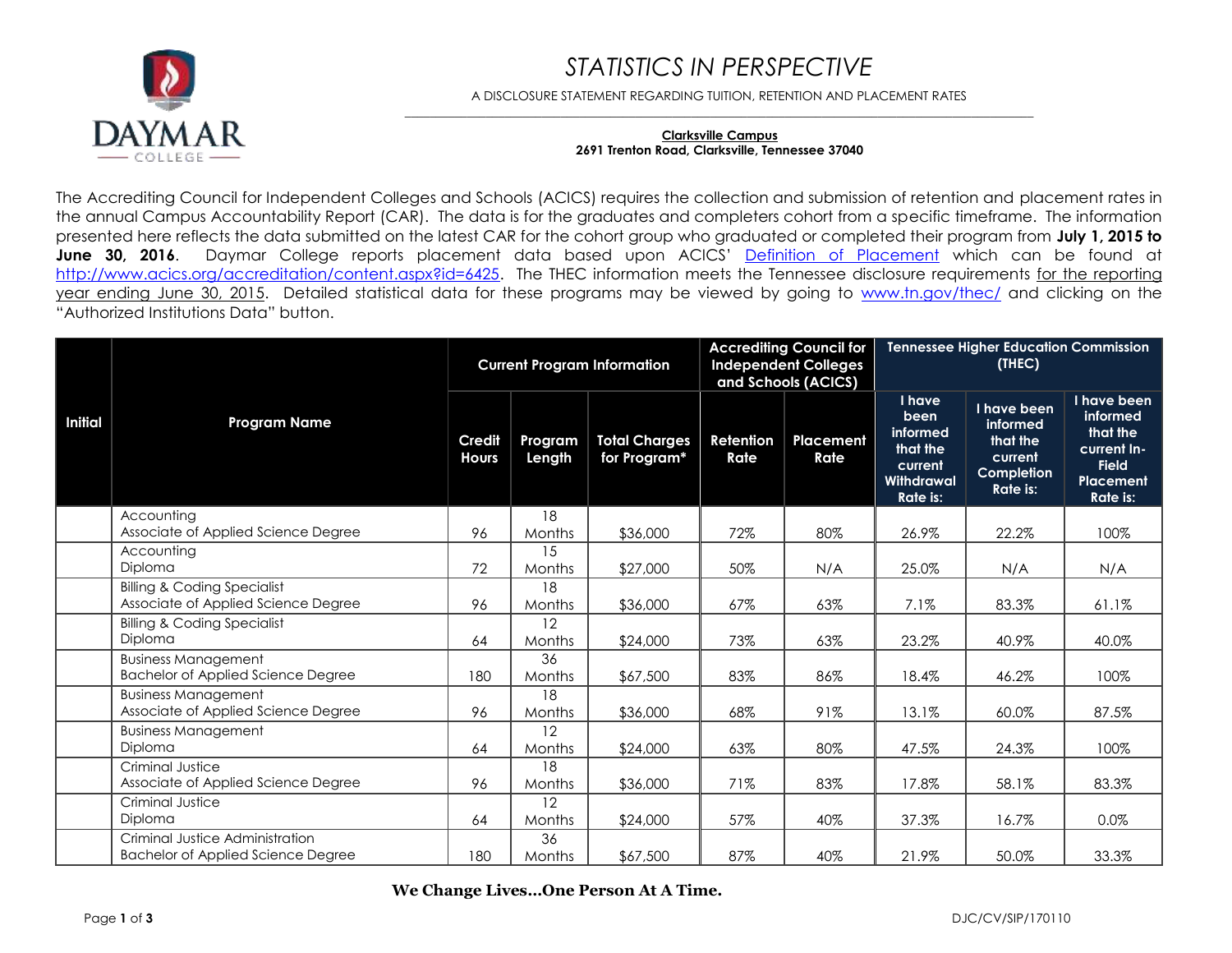

# *STATISTICS IN PERSPECTIVE*

A DISCLOSURE STATEMENT REGARDING TUITION, RETENTION AND PLACEMENT RATES  $\_$  ,  $\_$  ,  $\_$  ,  $\_$  ,  $\_$  ,  $\_$  ,  $\_$  ,  $\_$  ,  $\_$  ,  $\_$  ,  $\_$  ,  $\_$  ,  $\_$  ,  $\_$  ,  $\_$  ,  $\_$  ,  $\_$  ,  $\_$  ,  $\_$  ,  $\_$  ,  $\_$  ,  $\_$  ,  $\_$  ,  $\_$  ,  $\_$  ,  $\_$  ,  $\_$  ,  $\_$  ,  $\_$  ,  $\_$  ,  $\_$  ,  $\_$  ,  $\_$  ,  $\_$  ,  $\_$  ,  $\_$  ,  $\_$  ,

#### **Clarksville Campus 2691 Trenton Road, Clarksville, Tennessee 37040**

|                |                                                                                                     |                               |                           | <b>Current Program Information</b>   |                   | <b>Accrediting Council for</b><br><b>Independent Colleges</b><br>and Schools (ACICS) |                                                                                    | <b>Tennessee Higher Education Commission</b><br>(THEC)                          |                                                                                                    |
|----------------|-----------------------------------------------------------------------------------------------------|-------------------------------|---------------------------|--------------------------------------|-------------------|--------------------------------------------------------------------------------------|------------------------------------------------------------------------------------|---------------------------------------------------------------------------------|----------------------------------------------------------------------------------------------------|
| <b>Initial</b> | <b>Program Name</b>                                                                                 | <b>Credit</b><br><b>Hours</b> | Program<br>Length         | <b>Total Charges</b><br>for Program* | Retention<br>Rate | Placement<br>Rate                                                                    | <b>I</b> have<br>been<br>informed<br>that the<br>current<br>Withdrawal<br>Rate is: | I have been<br>informed<br>that the<br>current<br>Completion<br><b>Rate is:</b> | I have been<br>informed<br>that the<br>current In-<br><b>Field</b><br><b>Placement</b><br>Rate is: |
|                | <b>Dental Assisting</b>                                                                             |                               | 18                        |                                      |                   |                                                                                      |                                                                                    |                                                                                 |                                                                                                    |
|                | Associate of Applied Science<br>Dental Assisting                                                    | 96                            | Months<br>15              | \$36,000                             | 80%               | 44%                                                                                  | 24.3%                                                                              | 60.0%                                                                           | 69.6%                                                                                              |
|                | Diploma                                                                                             | 72                            | Months                    | \$27,000                             | 87%               | 82%                                                                                  | 18.6%                                                                              | 38.5%                                                                           | 50.0%                                                                                              |
|                | Health Care Administration - Billing & Coding<br><b>Bachelor of Applied Science Degree</b>          | 180                           | 36<br>Months              | \$67,500                             | 88%               | 0%                                                                                   | 0.0%                                                                               | N/A                                                                             | N/A                                                                                                |
|                | Health Care Administration - Medical<br>Administrative<br><b>Bachelor of Applied Science Degree</b> | 180                           | 36<br>Months              | \$67,500                             | 82%               | 71%                                                                                  | 5.0%                                                                               | 83.3%                                                                           | 60.0%                                                                                              |
|                | Health Care Administration - Pharmacy<br>Technoloav<br><b>Bachelor of Applied Science Degree</b>    | 180                           | 36<br>Months              | \$67,500                             | 92%               | 0%                                                                                   | 0.0%                                                                               | N/A                                                                             | N/A                                                                                                |
|                | Human Resource Management<br>Associate of Applied Science Degree                                    | 96                            | 18<br>Months              | \$36,000                             | 77%               | 63%                                                                                  | 15.8%                                                                              | 53.8%                                                                           | 100%                                                                                               |
|                | <b>Medical Assisting</b><br>Associate of Applied Science Degree                                     | 96                            | 18<br>Months              | \$36,000                             | 58%               | 50%                                                                                  | 16.1%                                                                              | 68.9%                                                                           | 89.5%                                                                                              |
|                | <b>Medical Assisting</b><br>Diploma                                                                 | 64                            | 12<br>Months              | \$24,000                             | 68%               | 70%                                                                                  | 32.6%                                                                              | 36.4%                                                                           | 80.0%                                                                                              |
|                | Medical Assisting - Administrative<br>Associate of Applied Science Degree                           | 92                            | $\overline{18}$<br>Months | \$32,500                             | 67%               | 78%                                                                                  | 3.2%                                                                               | 75.0%                                                                           | 100%                                                                                               |
|                | Medical Assisting - Administrative<br>Diploma                                                       | 60                            | 12<br>Months              | \$23,000                             | 71%               | N/A                                                                                  | 50.0%                                                                              | 0.0%                                                                            | N/A                                                                                                |
|                | Network Support Administration - CISCO<br>Associate of Applied Science Degree                       | 96                            | 18<br>Months              | \$36,000                             | 86%               | 63%                                                                                  | 27.3%                                                                              | 45.5%                                                                           | 100%                                                                                               |
|                | Network Support Administration - Engineer<br>Associate of Applied Science Degree                    | 96                            | 18<br>Months              | \$36,000                             | 83%               | 69%                                                                                  | 14.7%                                                                              | 52.4%                                                                           | 80.0%                                                                                              |
|                | <b>Paralegal Studies</b><br>Associate of Applied Science Degree                                     | 96                            | 18<br>Months              | \$36,000                             | 100%              | 100%                                                                                 | 14.3%                                                                              | 80.0%                                                                           | 100%                                                                                               |